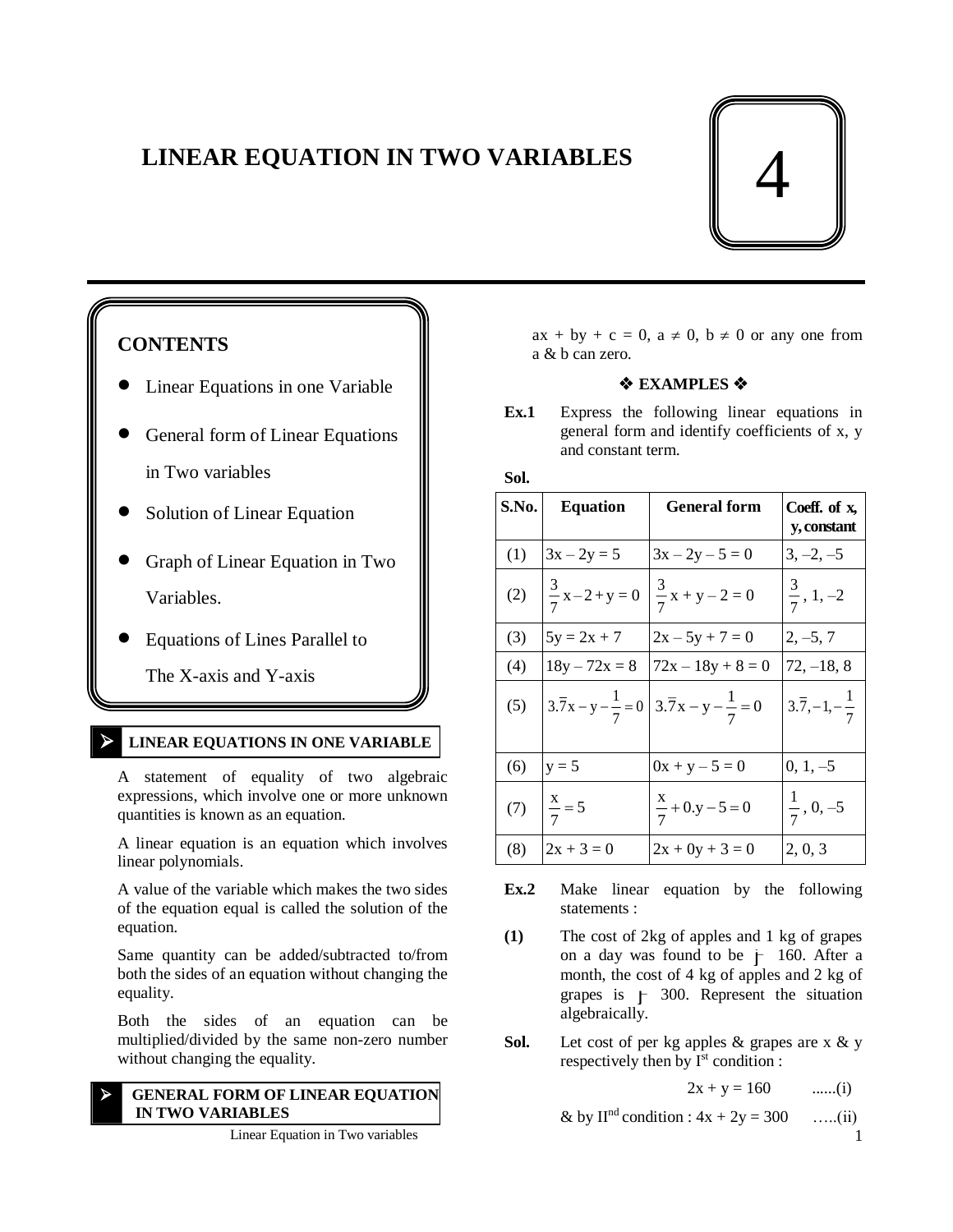- **(2)** The coach of a cricket team buys 3 bats and 6 balls for j 3900. Later, she buys another bat and 3 more balls of the same kind for j 1300. Represent this situation algebraically.
- **Sol.** Let cost of a bat and a ball are  $\overline{y} \times \overline{x}$   $\overline{y}$ respectively. According to questions

 $3x + 6y = 3900$  …..(i)  $& x + 3y = 1300$  …..(ii)

- **(3)** 10 students of class IX took part in a Mathematics quiz. If the number of girls is 4 more than the number of boys.
- Sol. Let no. of boys and girls are x & y then according to question

 $x + y = 10$  ……(i) &  $y = x + 4$  ……(ii)

- **(4)** Half the perimeter of a rectangular garden, whose length is 4 m more than its width, is 36 m.
- **Sol.** Let length & breadth are x m and y m.

$$
\therefore \text{ according to question } \frac{1}{2} \text{ perimeter} = 36
$$

$$
\frac{1}{2} [2(\ell + b)] = 36
$$

$$
\Rightarrow \text{ } x + y = 36 \qquad \qquad \dots (i)
$$

also length  $= 4 + b$ readth

$$
x = 4 + y \qquad \qquad \ldots (ii)
$$

- **(5)** The difference between two numbers is 26 and one number is three times the other.
- **Sol.** Let the numbers are x and y  $\& x > y$

 $\therefore$   $x - y = 26$  ……(i) and  $x = 3y$  ……(ii)

- **(6)** The larger of two supplementary angles exceeds the smaller by 18 degrees.
- **Sol.** Let the two supplementary angles are x and y  $& x > y$

Then  $x + y = 180^{\circ}$  ……(i)

and 
$$
x = y + 18^{\circ}
$$
 ......(ii)

(7) A fraction becomes  $\frac{1}{11}$  $\frac{9}{2}$ , if 2 is added to both the numerator and the denominator. If, 3 is

added to both the numerator and the denominator it becomes  $\frac{5}{6}$  $\frac{5}{7}$ .

**Sol.** Let fraction is 
$$
\frac{x}{y}
$$

Now according to question  $\frac{x+2}{y+2} = \frac{1}{11}$ 9 y + 2  $\frac{x+2}{y+2} =$  $^+$ 

$$
\Rightarrow 11x + 22 = 9y + 18
$$
  

$$
\Rightarrow 11x - 9y = -4
$$
 ....(i)  

$$
x + 3 = 5
$$

and 
$$
\frac{x+3}{y+3} = \frac{5}{6} \Rightarrow 6x + 18 = 5y + 15
$$

$$
\Rightarrow 6x - 5y = -3 \quad \dots (ii)
$$

- **(8)** Five years hence, the age of Sachin will be three times that of his son. Five years ago, Sachin's age was seven times that of his son.
- **Sol.** Let present ages of Sachin & his son are x years and y years.

Five years hence,

age of Sachin =  $(x + 5)$  years & his son's age  $= (y + 5)$  years

according to question  $(x + 5) = 3(y + 5)$ 

$$
\Rightarrow x + 5 = 3y + 15
$$

 $\Rightarrow$  x - 3y = 10 ……(i)

and 5 years ago age of both were  $(x - 5)$  years and  $(y - 5)$  years respectively

according to question  $(x - 5) = 7(y - 5)$ 

$$
\Rightarrow x - 5 = 7y - 35
$$

 $\Rightarrow$  x - 7y = -30 ....(ii)

# **SOLUTION OF LINEAR EQUATION**

**Method :** Put the value of x (or y) =  $0, \pm 1$ ,  $\pm 2, \pm 3, \ldots$ , we get values of y (or x). By this we can find many solutions of given equation.

# $\triangle$  **EXAMPLES ☆**

**Ex.3** Find five solutions of

(i)  $2x + 3y = 6$  (ii)  $3x - 2y = 12$ 

(iii) 
$$
7x + y = 15
$$

**Sol.** (i) 
$$
2x = 6 - 3y
$$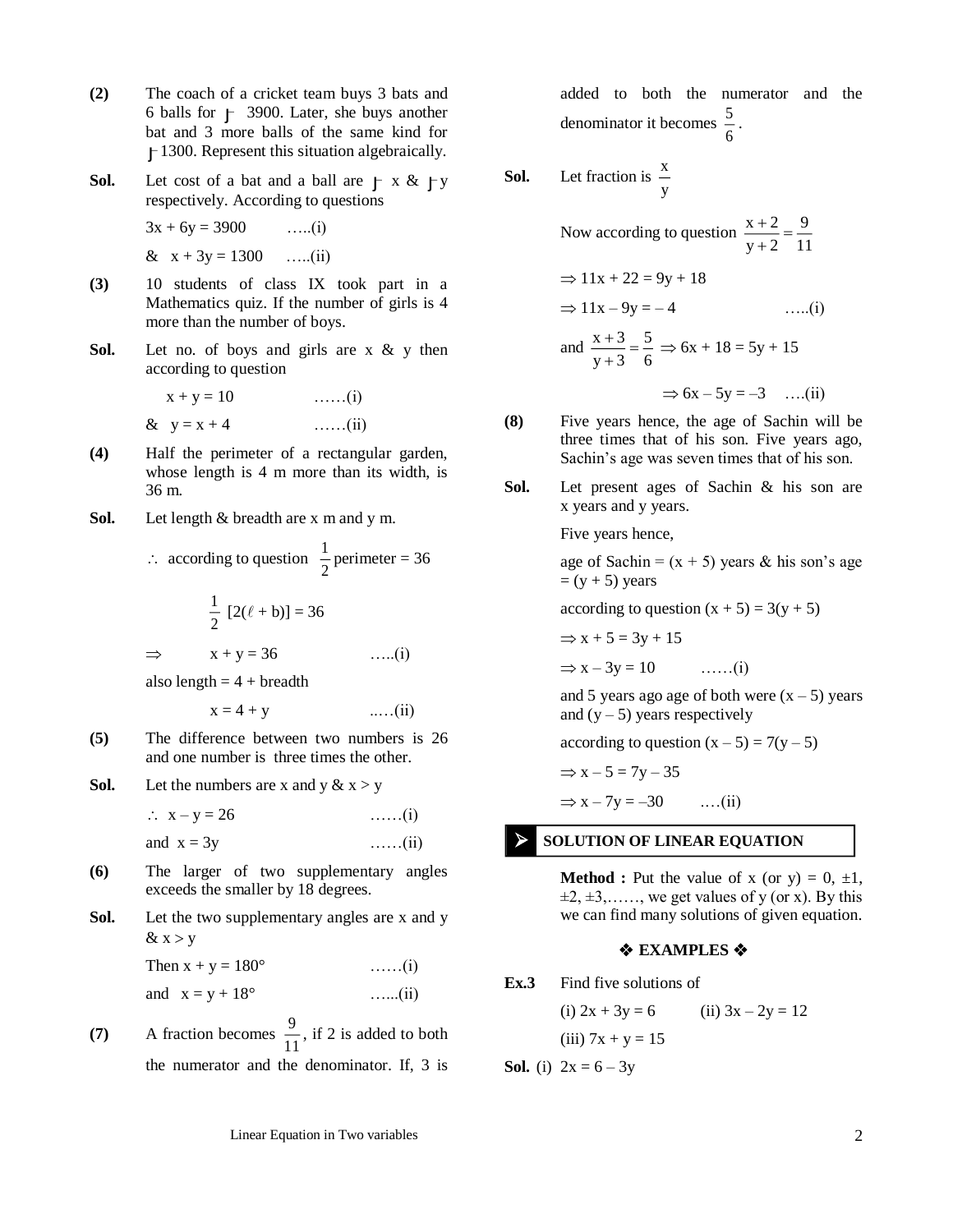2 6 3y x Now put y = 0, 3 2 6 0 x for y = 1, 2 3 2 6 3 (1) x for y = 2, 0 2 6 3 (2) x for y = 3, 2 3 2 6 3 (3) x for y = 4, 3 2 6 3 (4) x y 0 1 2 3 4 <sup>x</sup> 3 3/ 2 0 3/ 2 3

(ii) 
$$
3x - 12 = 2y \implies y = \frac{3x - 12}{2}
$$

Put value of  $x = 0, 1, 2, 3, -1$ 

we get 
$$
y = -6, -\frac{9}{2}, -3, -\frac{3}{2}, -8
$$

| -6 | $1-9/2$ $-3$ $-3/2$ $-8$ |  |  |
|----|--------------------------|--|--|

(iii)  $y = 15 - 7x$ 

Put  $x = 0, 1, 2, 3, 4$  we get  $y = 15, 8, 1, -6, -13$ 

|  | 1 X 1 | $-6$ | - 13 |
|--|-------|------|------|

**Ex.4** Find two solutions of

(i) 
$$
3x - 7y = 21
$$
 (ii)  $8x - 5y = 16$ 

**Sol.** (i) 
$$
3x - 7y = 21
$$

Put 
$$
x = 0
$$
,  $3(0) - 7y = 21$ 

$$
y = \frac{21}{-7} = -3
$$
  
∴ x = 0, y = -3  
and put y = 0 ⇒ 3x - 7(0) = 21  
3x = 21  
x =  $\frac{21}{3}$  = 7

Linear Equation in Two variables 3

$$
\therefore x = 7, y = 0
$$
  
\n
$$
\therefore \frac{x}{y} = \frac{0}{3} = 0
$$
  
\n(ii)  $8x - 5y = 16$   
\nPut  $x = 0 \Rightarrow 8(0) - 5y = 16$   
\n $\Rightarrow -5y = 16 \Rightarrow y = \frac{16}{-5} = -3.2$   
\n $\therefore x = 0, y = -3.2$   
\nand put  $y = 0 \Rightarrow 8x - 5(0) = 16$   
\n $\Rightarrow 8x = 16 \Rightarrow x = \frac{16}{8} = 2$   
\n $\therefore x = 2; y = 0$   
\n $\therefore \frac{x}{y} = \frac{0}{-3.2} = 0$   
\nEx.5 Find five solutions of

(i)  $3x = 5$ 

(ii) 
$$
7y = 10
$$

**Sol.** (i) The equation is only in one variable. So we have to convert into 2 variable  $3x + 0. y = 5$ 

> put y = 0, 1, 2, 3, 4  $x = \frac{3}{3}, \frac{5}{3}, \frac{5}{3}, \frac{5}{3}, \frac{5}{3}$  $\frac{5}{3}, \frac{5}{3}$  $\frac{5}{3}, \frac{5}{3}$  $\frac{5}{3}, \frac{5}{3}$  $\frac{5}{3}, \frac{5}{3}$ 5

|  | $\mid x \mid 5/3 \mid 5/3 \mid 5/3 \mid 5/3 \mid 5/3$ |  |
|--|-------------------------------------------------------|--|
|  |                                                       |  |

(ii) 
$$
7y = 10
$$

$$
\Rightarrow 0.x + 7y = 10
$$

put x = 0, 1, 2, 3, 4,

we get 
$$
y = \frac{10}{7}, \frac{10}{7}, \frac{10}{7}, \frac{10}{7}, \frac{10}{7}
$$

|  | $\mathbf{v}$   10/7   10/7   10/7   10/7   10/7 |  |
|--|-------------------------------------------------|--|

**Note :**

**Ordered pair :** If value of x & y are represent in form (x, y) then this form is called ordered pair form : Eg.  $x = 5$ ,  $y = \frac{7}{3}$ 7 then ordered pair form = J  $\left(5, \frac{7}{2}\right)$ l ſ 3  $(5, \frac{7}{5})$ . First part is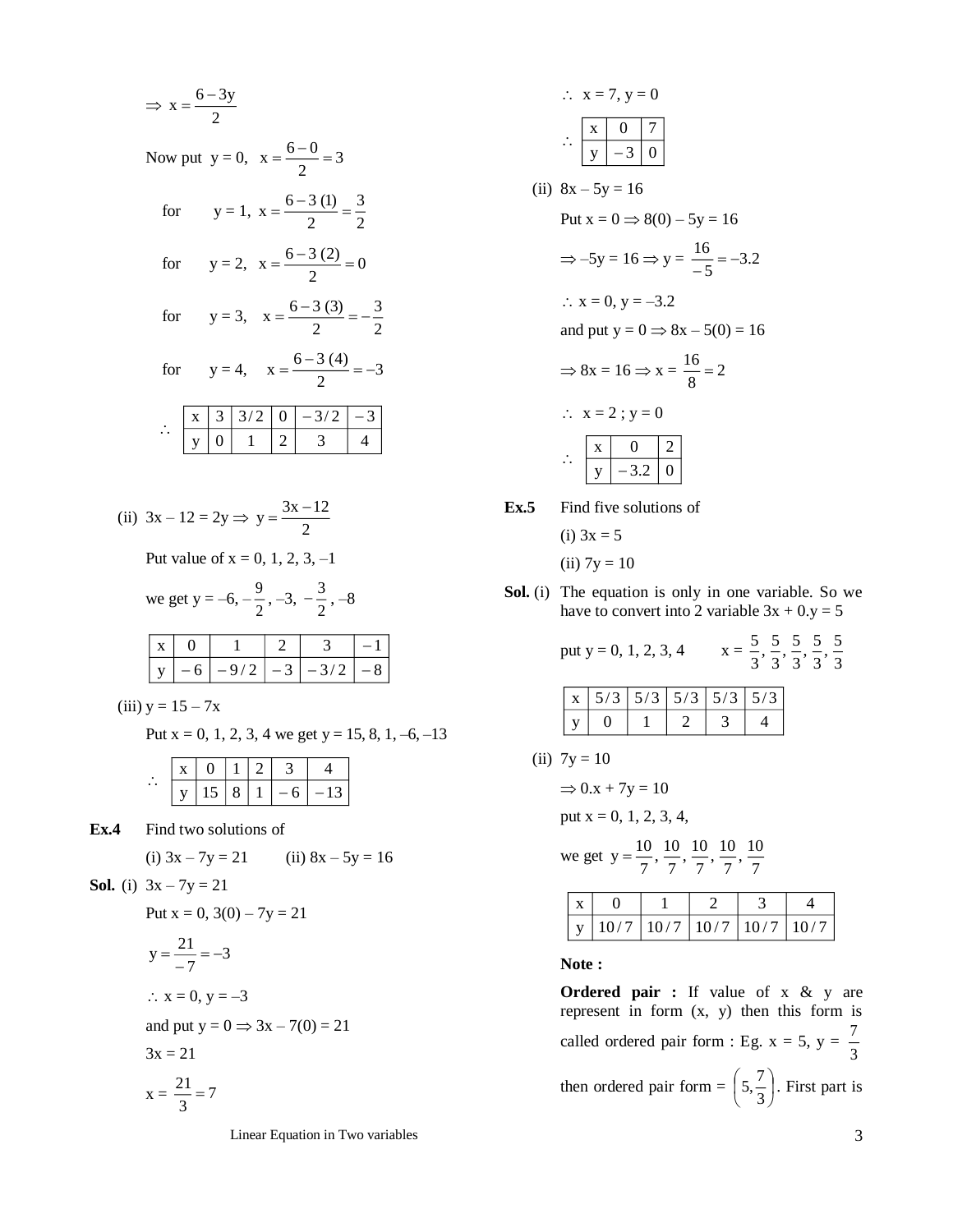called abscissa (x part) and second part is ordinate (y part).

**Ex.6** Check the following value of x & y are solution of equation  $9x - 8y = 72$  or not

(i) (0, 9) (ii) (0, -9) (iii) (-8, 0)  
(iv) (+8, 0) (v) (1, 1) (vi) 
$$
\left(\frac{1}{3}, \frac{1}{2}\right)
$$

**Sol.** Given equation  $9x - 8y = 72$ 

(i) LHS at point x = 0, y = 9  
\n= 9(0) - 8(9) = -72 
$$
\neq
$$
 RHS  $\therefore$  No  
\n(ii) LHS at x = 0, y = -9  
\n= 9(0) - 8(-9)  
\n= +72 = RHS  $\therefore$  Yes  
\n(iii) LHS = 9(-8) - 8(0) (at x = -8, y = 0)  
\n= -72  $\neq$  RHS  $\therefore$  No  
\n(iv) LHS = 9(-8) - 8(0) (at x = 8, y = 0)  
\n= 72 = RHS  $\therefore$  Yes  
\n(v) LHS = 9(1) - 8(1) (at x = 1, y = 1)  
\n= 9 - 8  
\n= 1  $\neq$  RHS  $\therefore$  No  
\n(vi) LHS = 9 $\left(\frac{1}{3}\right)$  - 8 $\left(\frac{1}{2}\right)$  (at x =  $\frac{1}{3}$ , y =  $\frac{1}{2}$ )  
\n= 3 - 4  
\n= -1  $\neq$  RHS  $\therefore$  No

- **Ex.7** Find the value of k in equation  $2x + ky = 6$  if  $(-2, 2)$  is a solution.
- **Sol.**  $\therefore$  (-2, 2) is a solution of  $2x + ky = 5$

$$
2(-2) + k(2) = 6
$$
  
-4 + 2k = 6  $\Rightarrow$  2k = 6 + 4  
k =  $\frac{10}{2}$  = 5 **Ans.**

**Ex.8** Find value of  $p$  if  $(4, -4)$  is a solution of  $x - py = 8$ .

**Sol.**  $x - py = 8$ 

$$
4 - p(-4) = 8
$$
  

$$
4p = 8 - 4
$$
  

$$
4p = 4
$$

Linear Equation in Two variables 4

 $p = 1$  **Ans.** 

**Ex.9** Find the value of a if  $(a, -3a)$  is a solution of  $14x + 3y = 35$ .

**Sol.** Put 
$$
x = a
$$
 and  $y = -3a$  in given equation

$$
14(a) + 3(-3a) = 35
$$

$$
14a - 9a = 35
$$

$$
5a = 35
$$

$$
a = 7
$$
 **Ans.**

#### **GRAPH OF LINEAR EQUATION ax + by + c = 0 IN TWO VARIABLES, WHERE**  $a \neq 0$ **,**  $b \neq 0$ ≻

#### (i) **Step I :**

Obtain the linear equation, let the equation be  $ax + by + c = 0.$ 

(ii) **Step II :** 

Express y in terms of x to obtain

$$
y = -\left(\frac{ax + c}{b}\right)
$$

## (iii) **Step III :**

Give any two values to x and calculate the corresponding values of y from the expression in step II to obtain two solutions, say  $(\alpha_1, \beta_1)$  and  $(\alpha_2, \beta_2)$ . If possible take values of x as integers in such a manner that the corresponding values of y are also integers.

(iv) **Step IV :** 

Plot points  $(\alpha_1, \beta_1)$  and  $(\alpha_2, \beta_2)$  on a graph paper.

(v) **Step V :** 

Join the points marked in step IV to obtain a line. The line obtained is the graph of the equation  $ax + by + c = 0$ .

### $\triangle$  **EXAMPLES**  $\triangle$

**Ex.10** Draw the graph of the equation  $y - x = 2$ .

**Sol.** We have,

$$
y - x = 2
$$
  
\n
$$
\Rightarrow y = x + 2
$$

When  $x = 1$ , we have :  $y = 1 + 2 = 3$ When  $x = 3$ , we have :  $y = 3 + 2 = 5$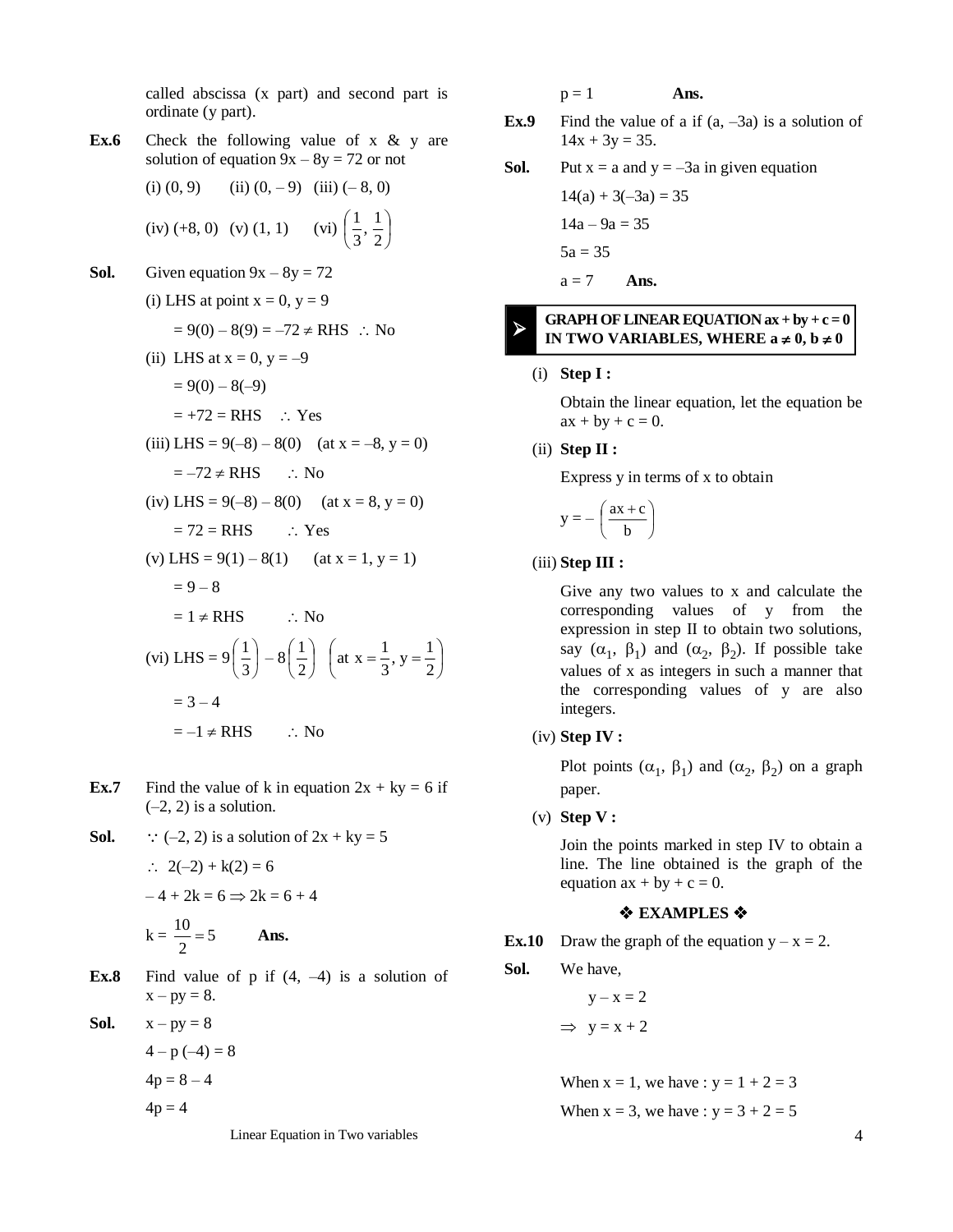Thus, we have the following table exhibiting the abscissa and ordinates of points on the line represented by the given equation.

Plotting the points  $(1, 3)$  and  $(3, 5)$  on the graph paper and drawing a line joining them, we obtain the graph of the line represented by the given equation as shown in Fig.



**Ex.11** Draw a graph of the line  $x - 2y = 3$ . From the graph, find the coordinates of the point when (i)  $x = -5$ 

 $(ii)$   $y = 0$ .

**Sol.** We have  $x - 2y = 3$ 

$$
\Rightarrow y = \frac{x-3}{2}
$$

When  $x = 1$ , we have :  $y = \frac{1}{2}$  $\frac{1-3}{2} = -1$ 

When  $x = -1$ , we have :  $y = \frac{1}{2}$  $\frac{-1-3}{2} = -2$ 

Thus, we have the following table :

Plotting points  $(1, -1)$  &  $(-1, -2)$  on graph paper & joining them, we get straight line as shown in fig. This line is required graph of equation  $x - 2y = 3$ .



To find the coordinates of the point when  $x = -5$ , we draw a line parallel to y-axis and passing through  $(-5, 0)$ . This line meets the graph of  $x - 2y = 3$  at a point from which we draw a line parallel to x-axis which crosses y-axis at  $y = -4$ . So, the coordinates of the required point are  $(-5, -4)$ .

Since  $y = 0$  on x-axis. So, the required point is the point where the line meets x-axis. From the graph the coordinates of such point are (3, 0).

Hence, required points are  $(-5, -4)$  and  $(3, 0)$ .

**Ex.12** Draw the graph of

(i)  $x - 7y = -42$ (ii)  $x - 3y = 6$ (iii)  $x - y + 1 = 0$  $(iv)$  3x + 2y = 12

**Sol.** (i) 
$$
x - 7y = -42
$$

| X        |   | 14 |
|----------|---|----|
| $x + 42$ |   |    |
| Po int s | B | P. |



Linear Equation in Two variables 5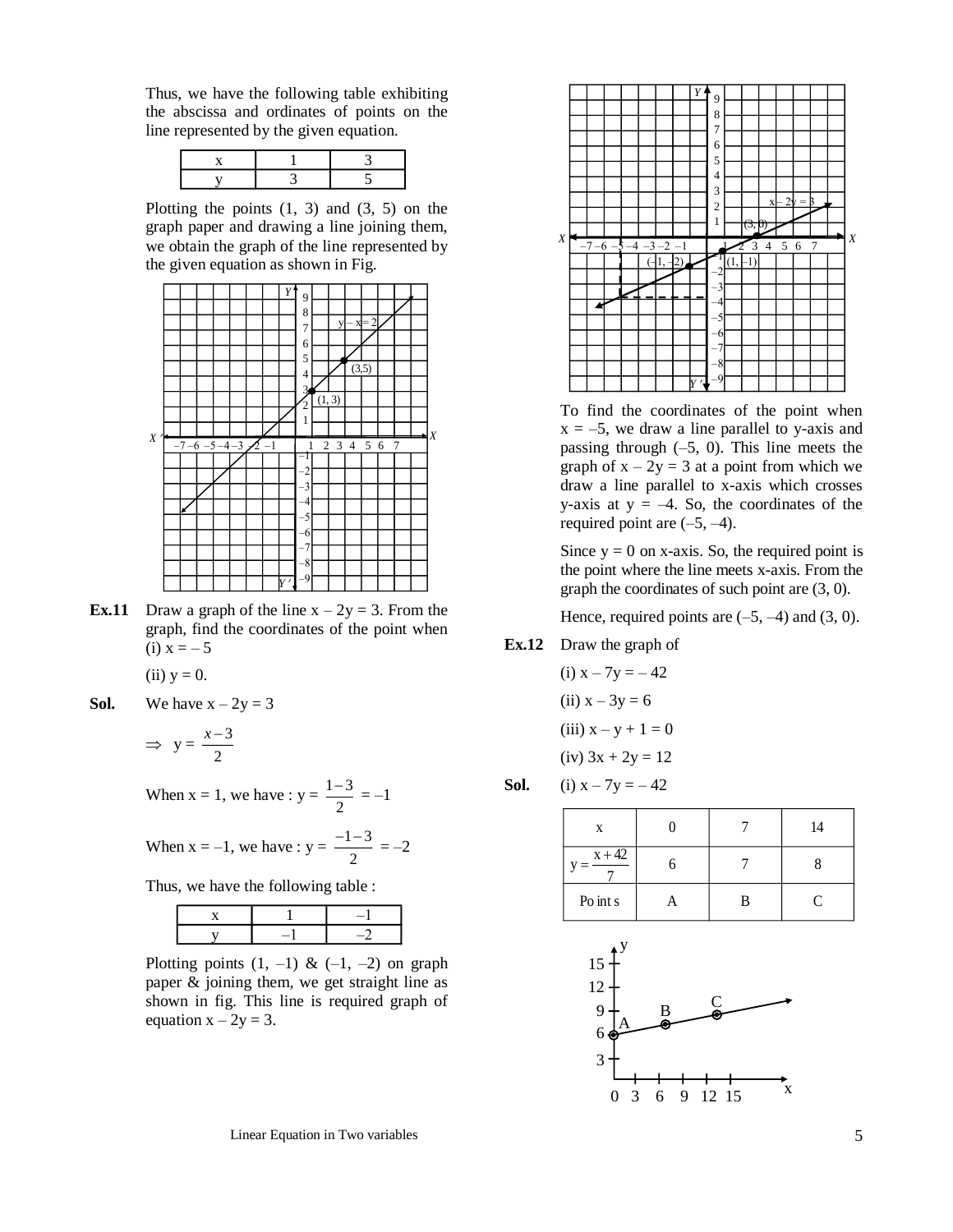(ii)  $x - 3y = 6$ 





 $(iv)$  3x + 2y = 12



Linear Equation in Two variables 6

## **Note :**

- (i) The graph of any linear equation is a line and every solution of equations lies on the graph of that equation.
- (ii) If a point  $(a, b)$  is not on the line then this point is not a solution of given equation.

# **Eg.**



 $\therefore$  (2, 9) and (4, 1) are on the line

 $\therefore$  these two points are solution of given equation

But  $(1, 10)$  and  $(7, -4)$  are not on the line so these two are not solutions.

**Ex.13** If 
$$
\left(\frac{9}{2}, 6\right)
$$
 is lies on graph of  $4x + ky = 12$   
then find value of k.

**Sol.** 
$$
\therefore
$$
  $x = \frac{9}{2}$  and  $y = 6$  are on the line

 $\therefore$  put these value in given equation

$$
4\left(\frac{9}{2}\right) + k(6) = 12
$$
  

$$
18 + 6k = 12
$$
  

$$
6k = 12 - 18
$$
  

$$
6k = -6
$$
  

$$
k = -1
$$
 Ans.

**Note :** 

- (1) Equation of x-axis is  $y = 0$  and any point in ordered pair form which is on the x axis is  $(\pm a, 0)$ .
- (2) Equation of y axis is  $x = 0$  and any point on y axis is  $(0, \pm b)$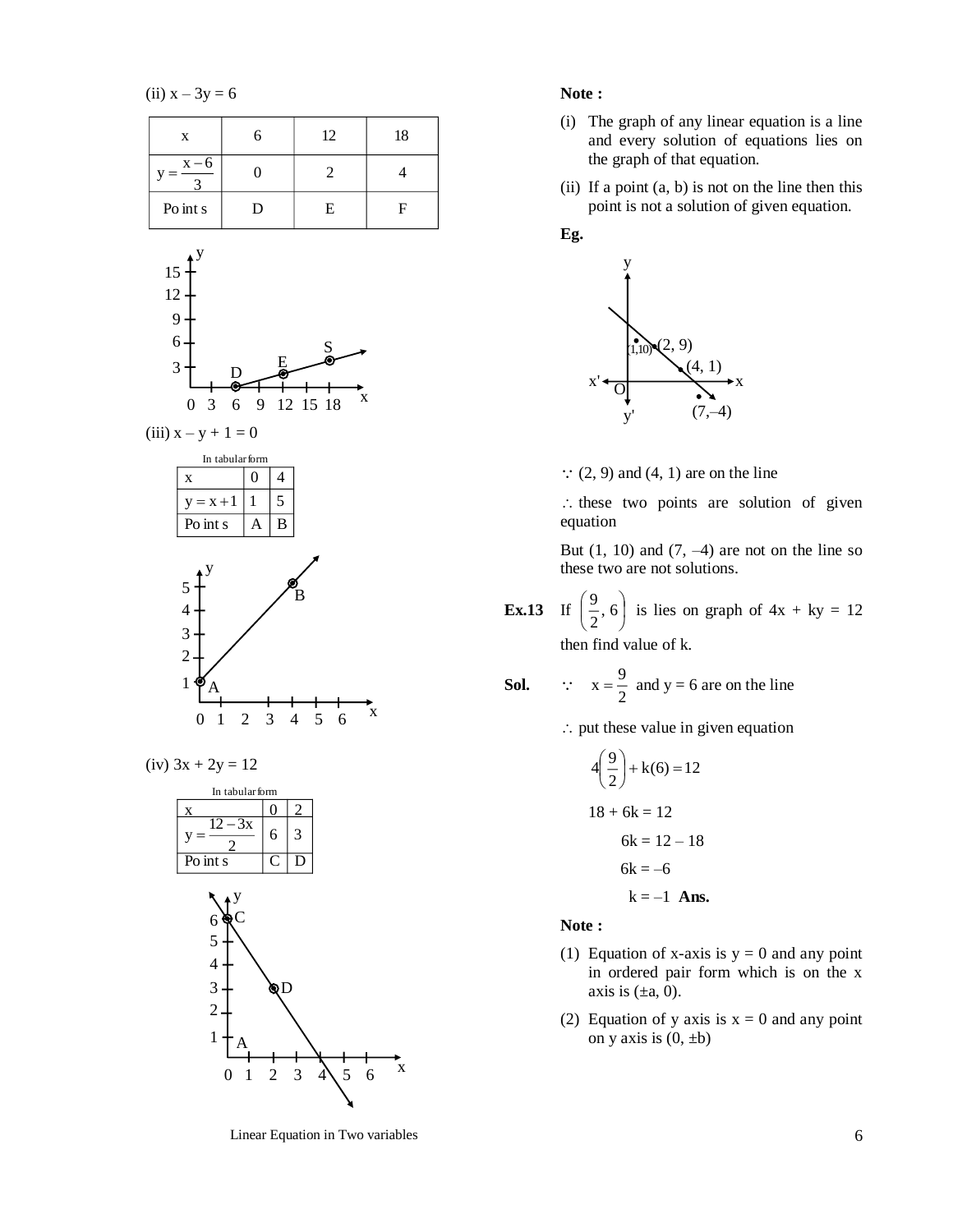

- (3) Graph of line  $x = \pm a$  is parallel to y axis
- (4) Graph of line  $y = \pm b$  is parallel to x axis



Graph of  $x = -a$  and  $x = +a$ 



Graph of  $y = 1$ ,  $y = b$ ,  $y = -b$ 

#### **Concurrent lines :**

Three or more lines are called concurrent if all lines passes through a common point. These all lines a, b, c, d, e are passes through O.

 $\therefore$  These are concurrent lines



Linear Equation in Two variables 7

#### **Note :**

From a point there are infinite lines can pass, so we can find (or make) infinite equations of lines which passes through a given point.

**Ex.14** Find five equations of lines which passes through  $(3, -5)$ .

**Sol.** 
$$
x + y = -2, x - y = 8,
$$

 $2x + y = 1$ ,  $2x - y = 11$ ,

 $2x + 3y + 9 = 0$ 

≻

## **EQUATIONS OF LINES PARALLEL TO THE X-AXIS AND Y-AXIS**

We can represent graph of these equations in two types of geometrically

- (A) in one variable or on number line
- (B) in two variable or on the Cartesian plane

In one variable, the solution is represent by a point. While in two variable, the solution is represent by a line parallel to x or y axis.

#### $\triangle$  **EXAMPLES ☆**

- **Ex.15** Give the geometric representation of  $x = 5$  as an equation in
	- (i) one variable
	- (ii) two variable
	- (iii) also find the common solution of  $x = 5$  &  $x = 0$
- **Sol.** (i)  $x = 5$

it is in only one variable so representation on number line

$$
x \xrightarrow{1} x \xrightarrow{7} x
$$
  
-2 -1 0 1 2 3 4 5

(ii) In two variables (or on Cartesian plane)

first we have to represent equation in two variables  $x + 0. y = 5$  …..(i)

now we have to find two or three solutions of equations (i)

Then mark these points on graph with proper scale & join them